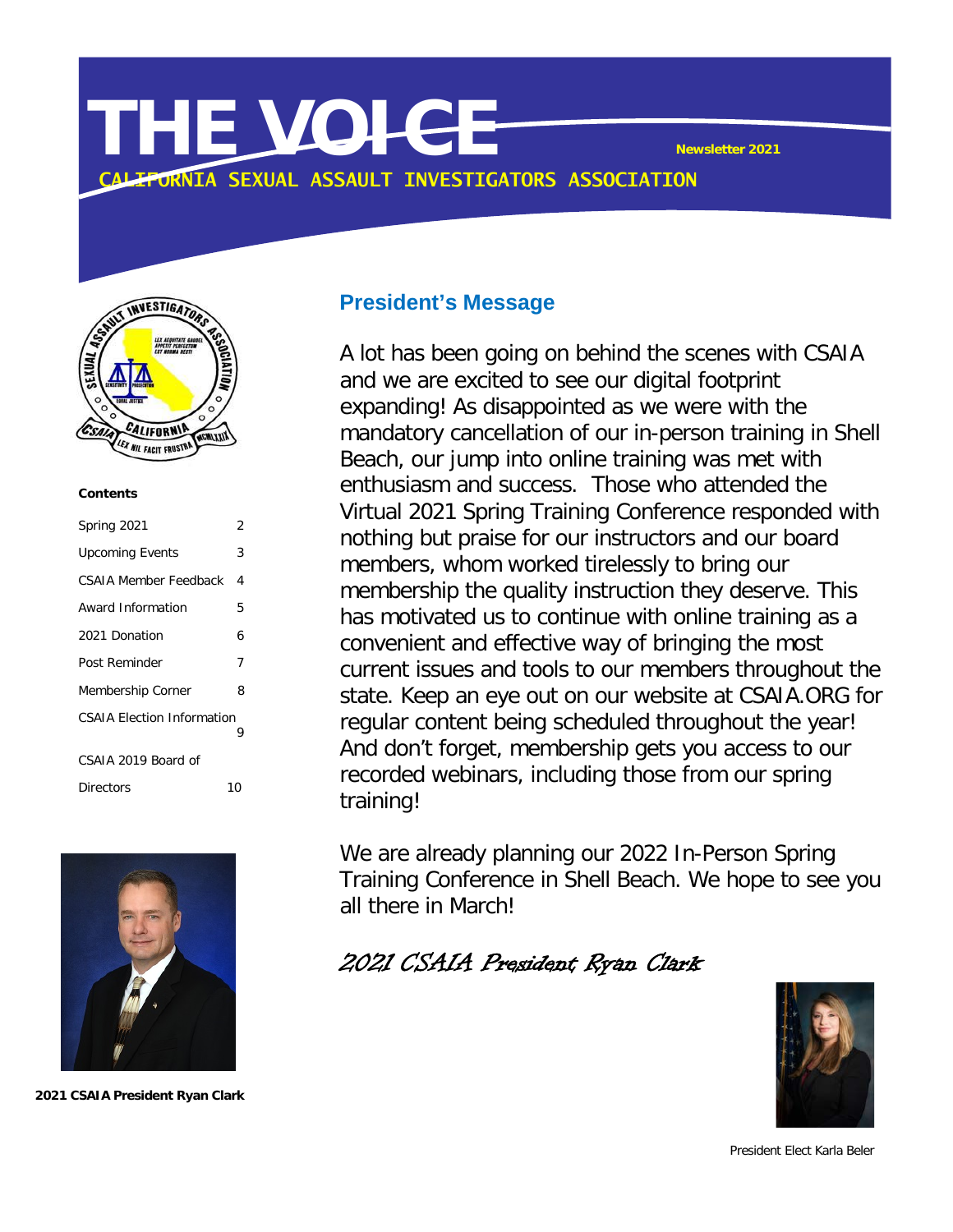## **Training WebinarCSAIA 2021 Spring**

California Sexual Assault Investigators Association hosted our first virtual training for 2021 Spring Training.

We all missed The Cliffs Resort and Spa and seeing each other in person but we look for training in Pismo Beach, CA in 2022.

 received and attendees utilized The conference was well the virtual platform to share knowledge about handling sexual assault investigations.

Special thanks to Chad Norris who was kind enough to help us navigate our first on-line conference! His expertise was greatly needed and appreciated!



you

## **2021 CSAIA Virtual Spring Training Topic and Instructors**

#### **Knowing Your Resources: Utilizing ViCAP for Your Investigations** Detective Jake Blass, Fremont Police Department

**Sexual Abuse Accommodation Syndrome** Sarah Valverde LMFT, CFI SART Coordinator Santa Barbara County

**True Victim Experience: USC Dr. Tyndall Sexual Abuse Survivor** Audry Nafziger, Career Prosecutor

**The Power of Pre-text calls** Hector Macias, Sgt. Ventura County Sheriff's Office Joe Preciado, Detective Ventura County Sheriff's Office

**Broken Blue:** *The Dangers of Untreated Vicarious Trauma in First Responders* Shane Norwood, Former Law Enforcement Officer

**Forensic Art: History and Applications in Investigations** Michael Streed, CFA- Ret Police Sgt.

**After the Bust: What Becomes of the Perpetrator** Charles Schwaebe, PhD, Sex Offender Intensive Supervision Program Office-(Retired). Sex Assault Prevention & Response Coordinator, NBVC

**Forensic Genetic Genealogy - Federal Bureau of Investigation** Jeff Stiff, Special Agent, FBI Los Angeles/Riverside John Shimp, Special Agent, FBI Houston

> **Legislative Changes to Sexual Assault** Angela Alvarado, Deputy District Attorney Santa Clara County District Attorney's Office



**We miss the incredible staff at the Cliffs Resort and Spa, Pismo Beach!**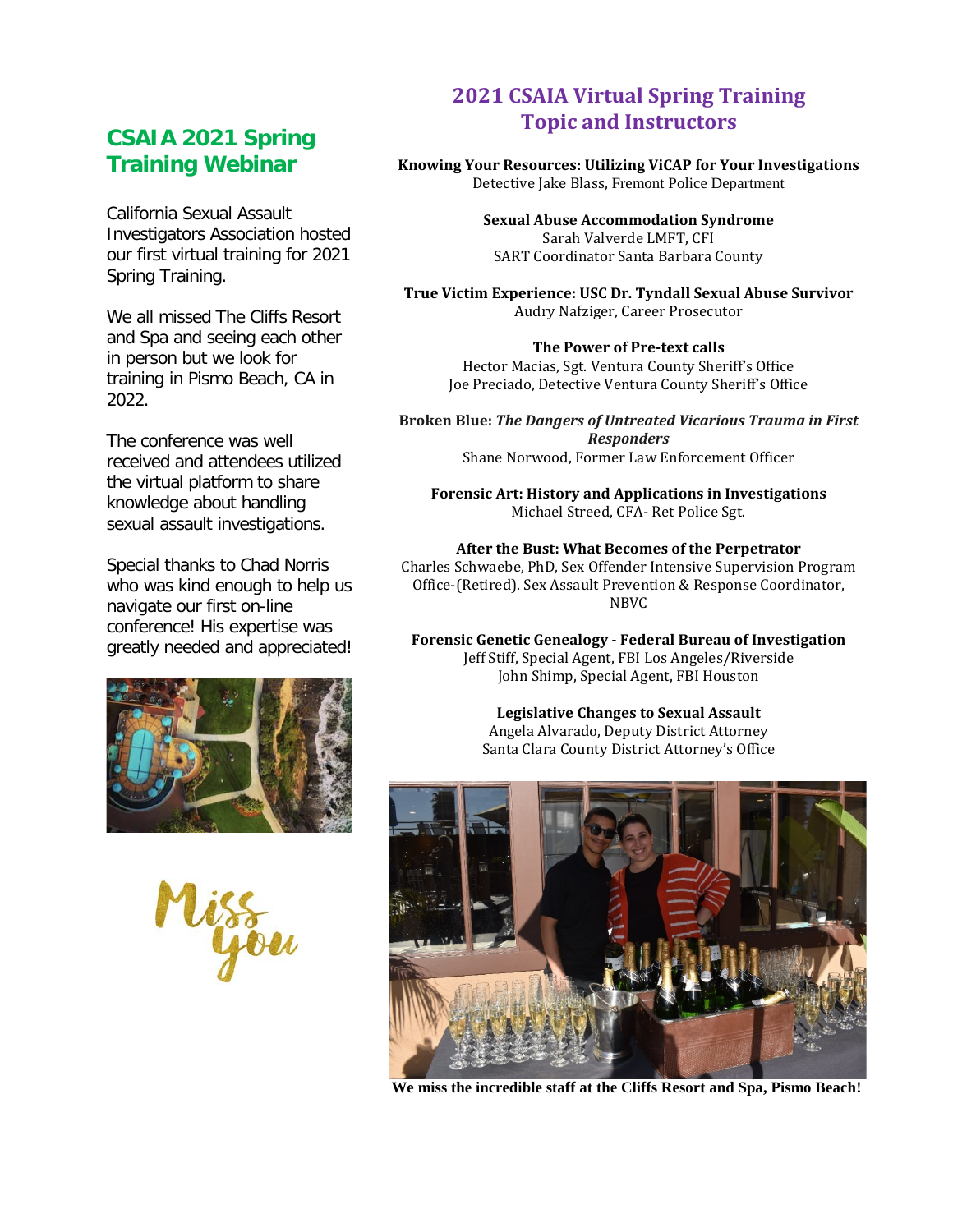

# **2022 CSAIA Spring Training**

The 2022 Spring Training Conference will be March 8-11, 2022 at the Cliffs Resort and Spa in Pismo Beach, CA.

We are looking forward to seeing everyone at the 2022 Spring Training Conference.

If you have any suggestions for presenters, please feel free to contact a Board Member at: 951-290-8261.

# **Upcoming One Day (Webinar) Trainings!**



Look for announcements and registration information at csaia.org for upcoming on-line events.

## **Human Trafficking, April 27, 2021 at 10:00 A.M. Expert Testimony, coming in June 2021**

Additional courses are being developed! Please let us know if you have a presentation idea!



On January 26, 2021, Riverside County Chief Deputy DA Gerald Fineman provided an on-line training presentation, Strangulation Webinar, focusing on understanding the potential consequences of strangulation and dispelling myths and misperceptions about strangulation.

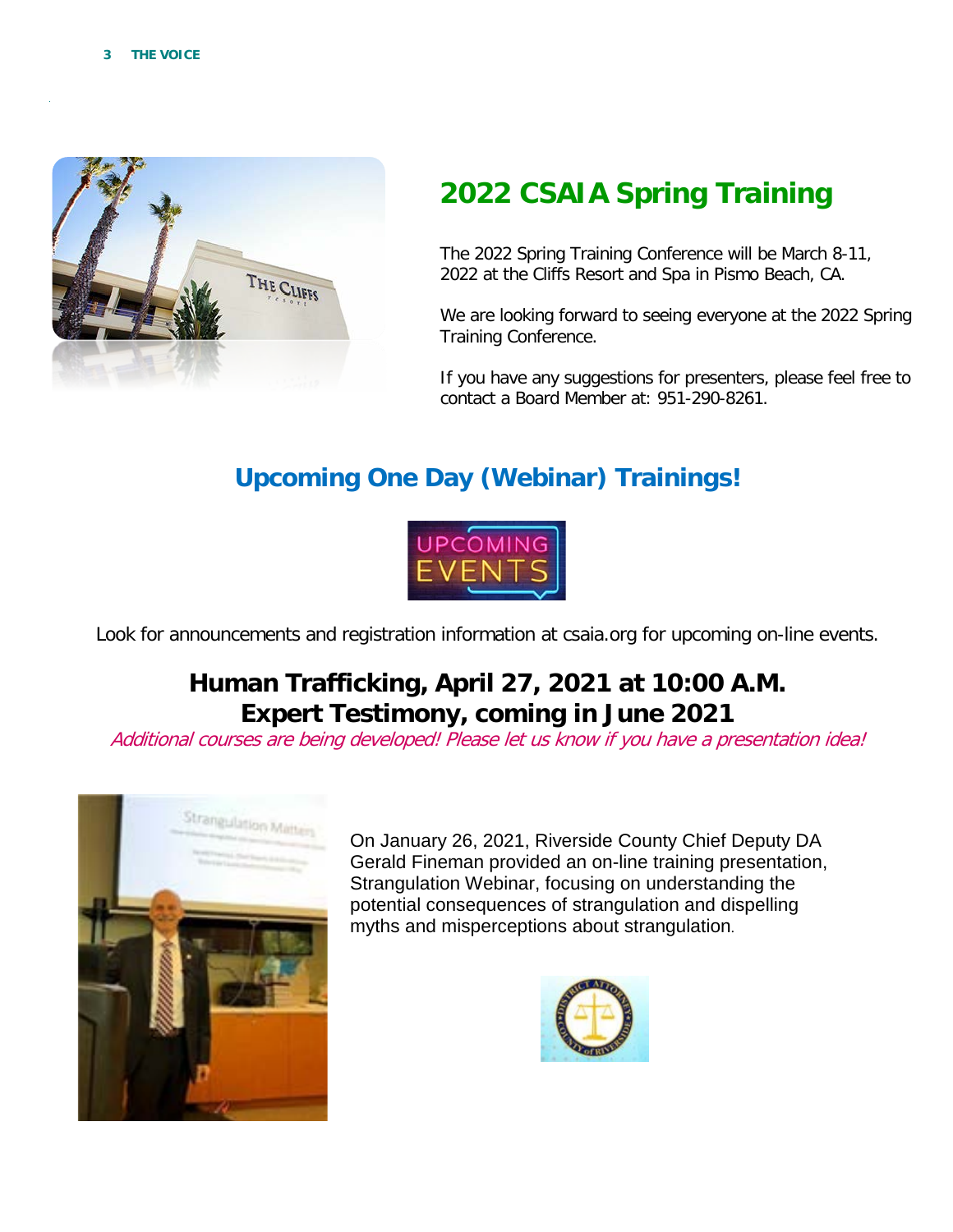

Photo credit: Child abuse investigator Sabrina Ostberg gestures inside of the new interview room. - Bill Husa — Chico Enterprise-Record

#### **CSAIA Board of Directors presented CSAIA 2019 President Sabrina Ostberg with a plaque in appreciation for her service. Thank you for your service Sabrina!**

## CSAIA member feedback from the 2021 Spring Training Webinar

#### "I really enjoyed this year's training and I look forward to next year's training, in-person! My favorite topics were the Pre-text Calls, Genetic Genealogy and Legislative Changes to Sexual Assault, Angela is amazing."

"I enjoyed the training courses. They were extremely informative and it was nice to get the chance to chat with the presenters. The slides/ videos/ and case stories were extremely resourceful and helpful for working my caseload."

#### "Thank you for the great seminar! You guys did a fantastic job despite the issues presented."

Yolanda Rocha with Salinas Police Department participated in an exercise during the CSAIA webinar presentation on pretext calls. She was the selected winner for a gift card contributed by the presenters Hector Preciado and Joe Macias from Ventura County Sheriff's Department. Thanks to all who participated!

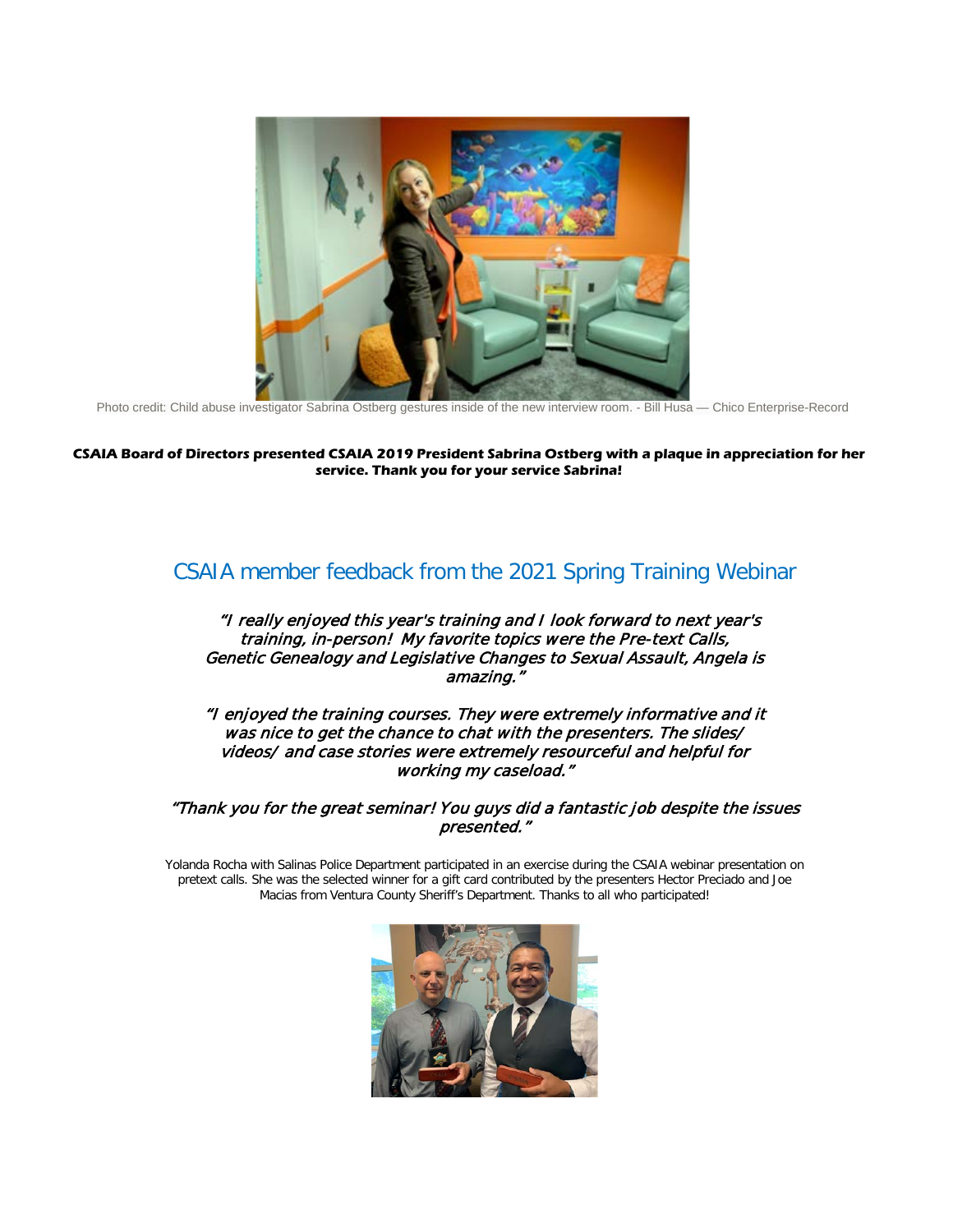

The California Sexual Assault Investigator's Association (CSAIA) was established in 1979 as a nonprofit organization with a mission to set the standard on education and training for sexual assault law enforcement investigators. This association has continued to strengthen over the years with the unity of Sexual Assault Response Teams (SART) including Forensic Nurses, Advocates, District Attorneys, Probation and Child Protective Services.

Each year during the CSAIA Annual Training Conference the Association honors professionals for Outstanding Performance in the field of sexual assault investigations, forensics, and legislation. All of the awards are based on nominations submitted to the CSAIA Board of Directors.

This year, the Board of Directors will be accepting nominations for the following awards for superior accomplishments and outstanding performance:

#### **The Michiel Hyder Sustained Achievement Award Sustained Achievement in Forensic Sciences Award The Patrick Sullivan Outstanding Investigator of the Year Award The Outstanding Agency of the Year Award The Outstanding Legislator of the Year Award**

Each award recipient and a guest will be invited to attend an awards ceremony during the 2022 CSAIA Annual Training Conference held at Pismo Beach, CA.

As members of the law enforcement community, we challenge you with the task of thinking about who has made an outstanding contribution, one who makes a considerable difference in the profession of law enforcement, specifically the investigation/prosecution of sexual assaults, and offer a nomination for a sustained accomplishment award. All of us flourish with validation and recognition. Please take the time to recognize someone, or an agency, that has made a difference in our profession. You may forward this information to a co-worker or supervisor that you feel may have knowledge of a person, team or agency to which recognition is due.

Nomination forms, guidelines and award criteria can be found on the website at [www.csaia.org.](https://outlook.riversideca.gov/owa/redir.aspx?C=LE2v28Egtj9kypKDQAykalHC8_dwpVAPiNkSLpqf12Db4srdj4bXCA..&URL=https%3a%2f%2fna01.safelinks.protection.outlook.com%2f%3furl%3dhttp%253A%252F%252Fwww.csaia.org%252F%26data%3d02%257C01%257Cksherwood%2540ncric.ca.gov%257C79396ce1b10348fa4d1e08d52b94ebb7%257C68b9eb1f22d9468f99f9d6992d1e6709%257C1%257C0%257C636462842034616993%26sdata%3d%252BZkY86cIJQ9cJqV5wPX2CSSDtCFMMmxk7Ui5ufkZdRE%253D%26reserved%3d0) Nominations must be submitted to Awards Chairperson; Karen Sherwood by **January 20, 2022, at 5pm.** Nominations can be submitted via e-mail to: karen.sherwood@csaia.org

We welcome your nominations and thank you for your time and consideration of the professionals in our field of expertise.

age of the day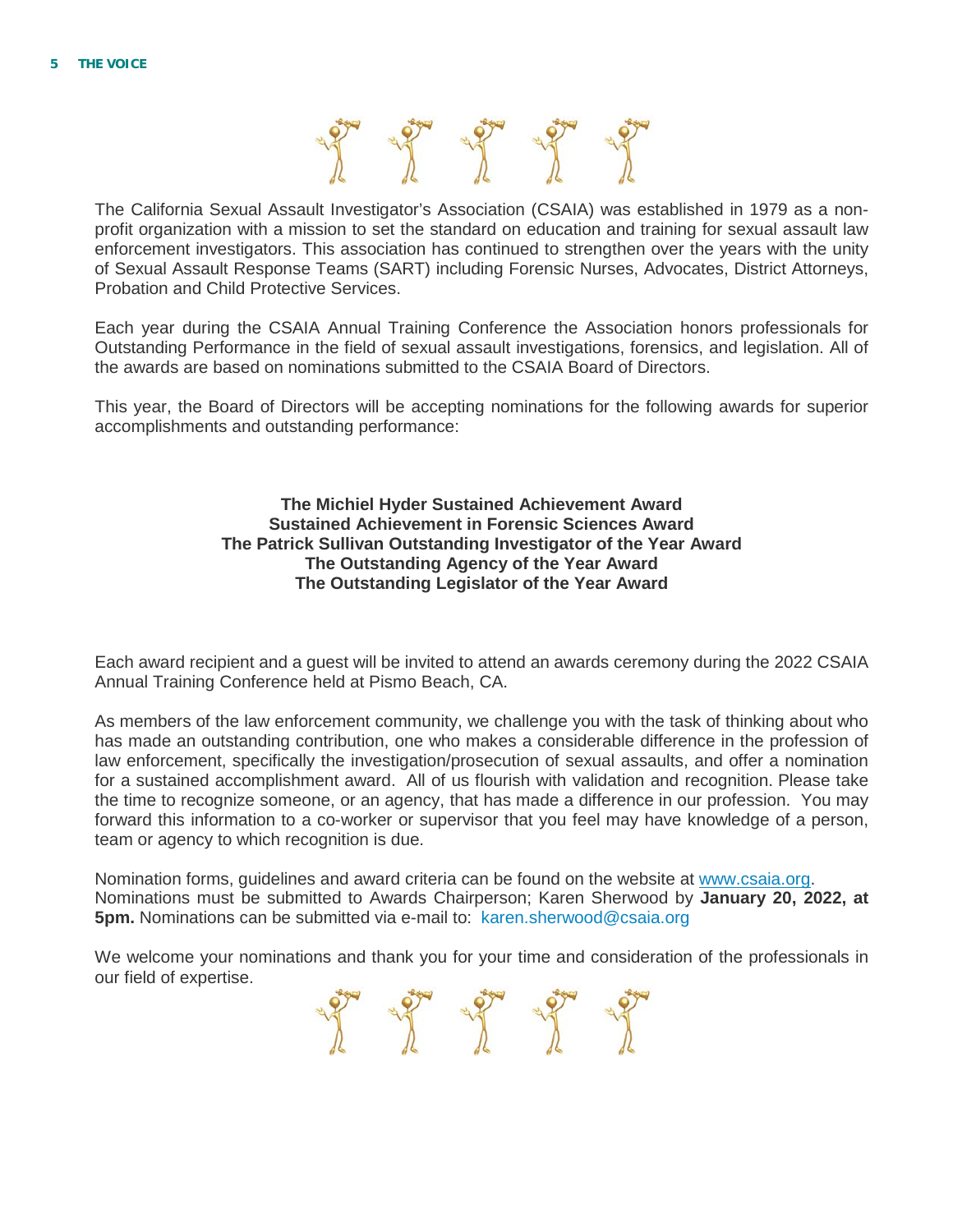#### **The 2021 Spring Donation will be going to The Wounded Warrior's Association**

For the 2021 CSAIA Spring Training Conference, the Board of Directors chose the Wounded Warriors Project to receive a donation from CSAIA. We were unable to have a raffle and chose to make a donation instead. The raffle is something we all look forward to and it will resume at our next in person conference.

> *Previous recipients raffle proceeds: 2013-Pomona Children's Advocacy Center, Pomona CA 2014-Child Assessment Center, San Bernardino CA 2015-The Family Healing Center, Fresno CA 2016 -Chadwick Center, San Diego CA 2017- Sexual Assault Intervention and Prevention Serving Butte, Glenn, and Tehama Counties, CA 2018-CASA (Court Appointed Special Advocates) San Luis Obispo County, CA 2019 – Butte County Schools Fire Relief Fund*

*Each year CSAIA donates all raffle proceeds to deserving agencies throughout CA. If you know of an agency in need please let us know. Thank you!*

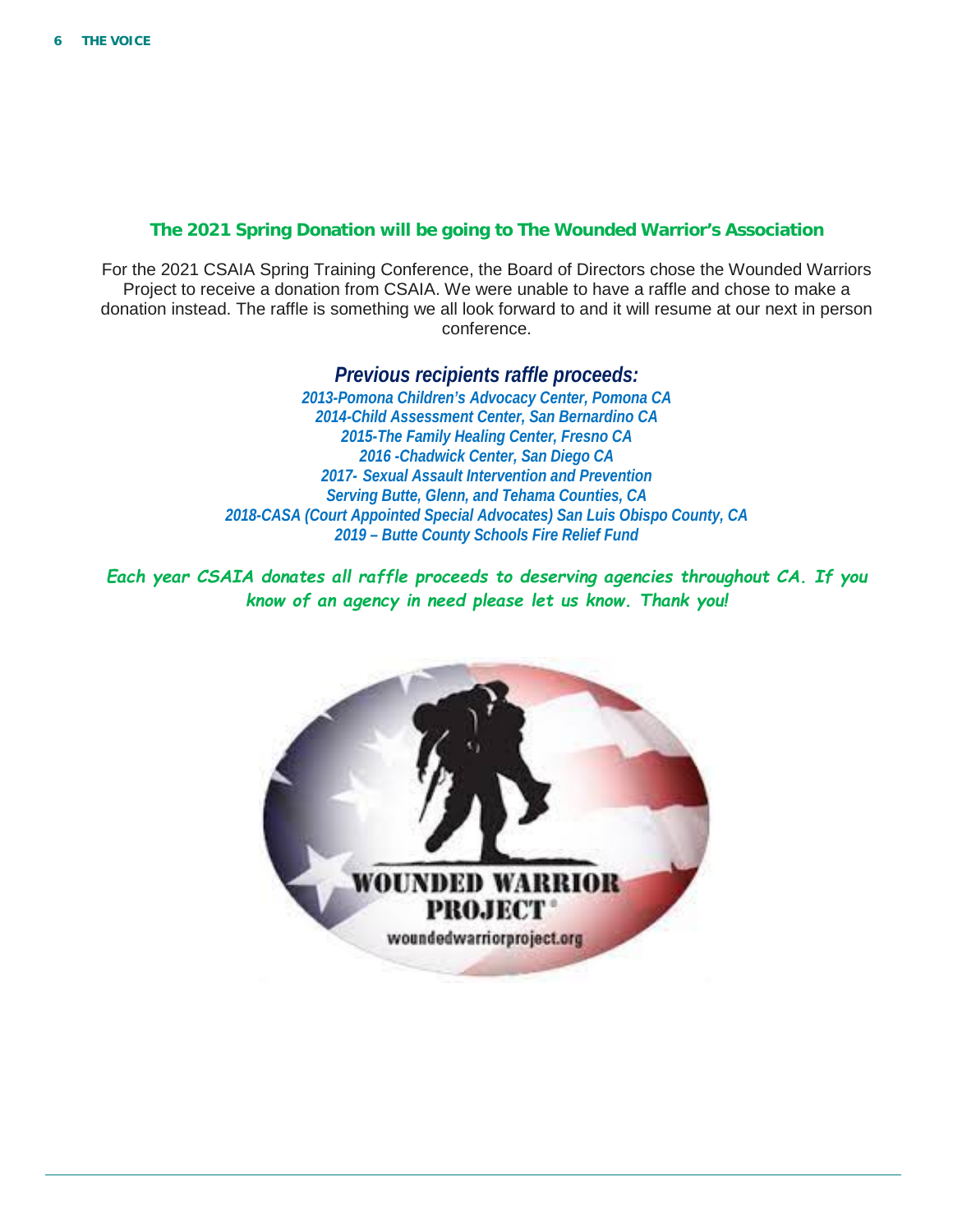## **Our training is recognized by POST, BRN, STC and MCLE you get credit for attending!**

Most of the courses presented by the California Sexual Assault Investigators Association are POST Certified. For peace officers, this means you as an officer get POST Continuing Education Credit for the time you attend the class!

The POST Administrative Manual (PAM) requires each student sign in on the POST Course Roster along with their POST ID number (not your social security number). Students may not sign the Roster for another student.

POST further requires that the Course Presenter (in this case, CSAIA) keep an attendance roster for every day of training, verifying each student's attendance. Within 10 days of the end of the course, the CSAIA must submit the Course Roster to POST, documenting each student's total hours.

 employer to verify that the missed time meets these criteria. Per the PAM, students may miss up to 10% of the class for "valid reasons" (e.g. work-related callouts, court appearance, etc.), or other "extraordinary circumstances." POST may require the course presenter (the CSAIA) to obtain supervisor verification for any time missed, and/or POST themselves may contact the student's

Additional criteria must be met for on-line training. Polling of students is required. A test must also be administered and returned to the CSAIA for each participant.

Please be aware that the CSAIA could lose its status as a POST Presenter if we do not ensure all of these regulations are met. We appreciate your cooperation and understanding!



**Shane Norwood presented for the 2021 CSAIA webinar. His message was powerful and timely. Thank you Shane!**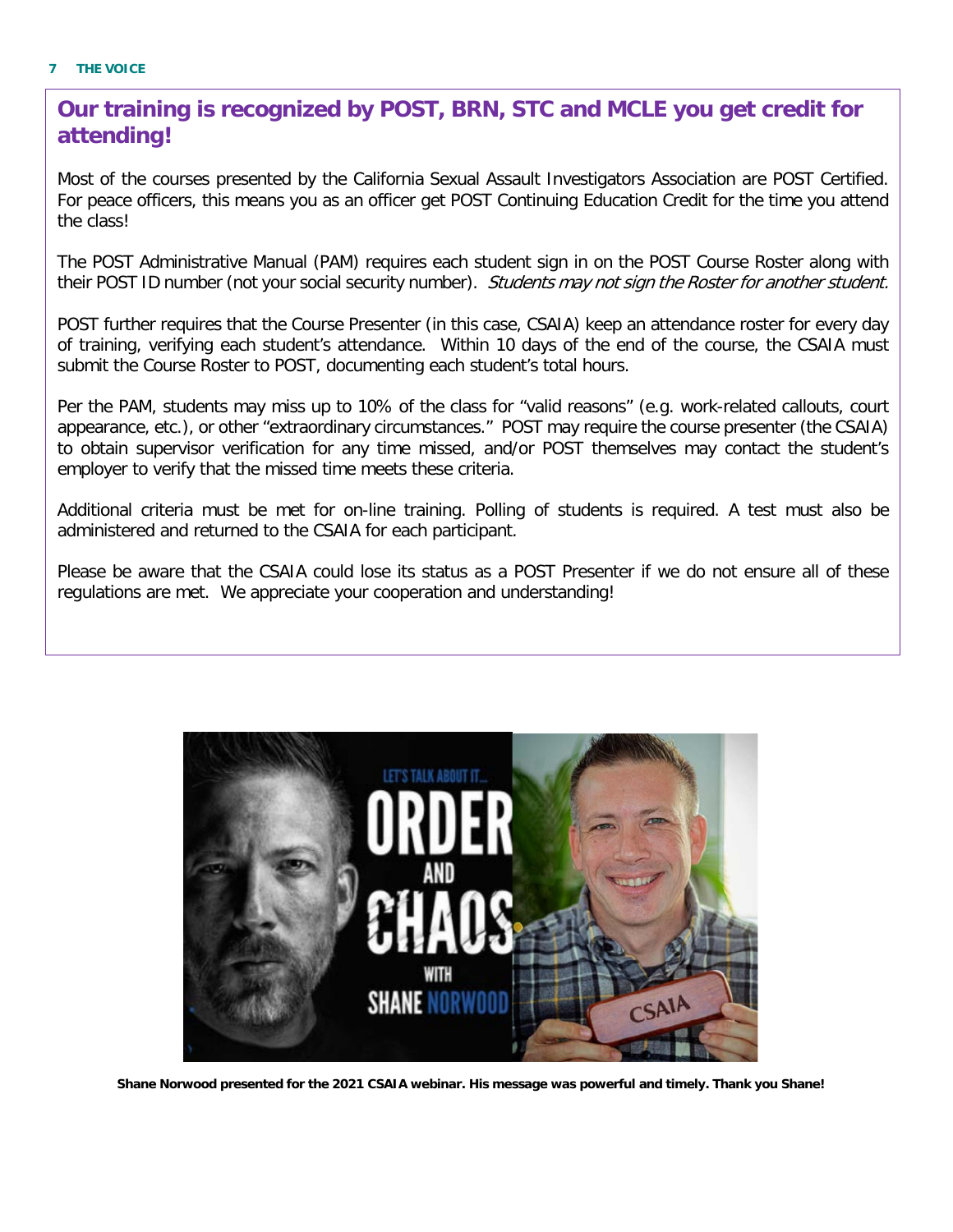## **Membership Corner**



We are currently 285 members strong! If you have any recruitment ideas or would like to encourage members of your team or organization to become members of CSAIA, please contact our Membership Coordinator Karla Beler. Karla can be reached at [kbeler@csaia.org,](mailto:kbeler@csaia.org) kbeler@riversideca.gov or boardmember@csaia.org.

## **Membership Status**

**Check out your membership status at [www.csaia.org.](http://www.csaia.org/) All memberships are now based on an annual renewal from the date you joined the Association. Membership is \$50.00 a year.**

## **Training Ideas??**

CSAIA is always looking for new and innovative ideas in training to bring to membership.

If you have any ideas for our Conference Training or One-Day Training, please contact: [boardmember@csaia.org](mailto:boardmember@csaia.org)

## **Website:**

#### **Resources Area**

The resources area provides presentations, downloads, interesting articles, and other web sites that are relevant to you. It is driven by member postings; the more items posted; the more resources will be shared.

## **Training Events**

Education and Training programs will help you build new skills and reinforce your own experiences and knowledge.

## **Forum**

The California Sexual Assault Investigators Association web page has a Forum section. Members can post questions or content for others to view or comment on.

# **Members make the difference! Join today!**

There are many benefits simply from belonging to your association. The greatest benefit to joining CSAIA is the networking and camaraderie that takes place between members. As a CSAIA member, you have access to many on-line resources to enrich your professional career as well as the connection with law enforcement and forensic nurse specialists who have a real passion for what they do.

*Please note you must have a current membership to access the tools on the new page. Thank you!* You must register at the new web address for access to the members' only section on the website. Membership renewal is separate. Your membership must be current for approval and access. [https://www.csaia.org/register.](https://www.csaia.org/register)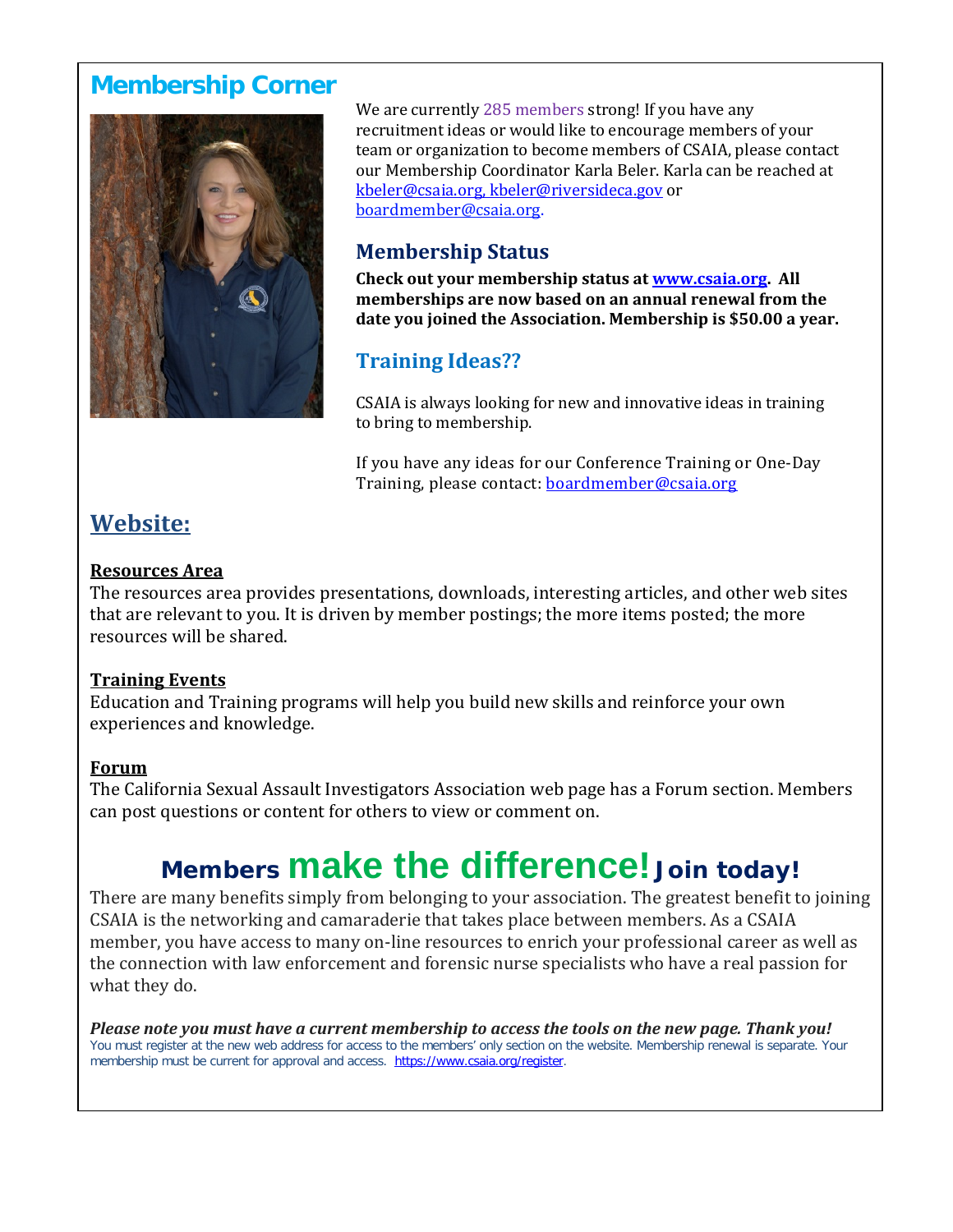#### **9 THE VOICE**

CSAIA was fortunate to have Santa Clara County Deputy District Attorney Angela Alvarado present for the 2021 webinar. Her knowledge and energy have members requesting her presentation every year! CSAIA Board of Director Linda Richards presented Angela Alvarado with a gift on behalf of CSAIA members.



# It is CSAIA Election Year! **OLUNT!**

#### **Expectations of Board Members**

- 1. Be actively involved in achieving the Association's goals and activities.
- 2. Willingness to communicate the mission statement to others.
- 3. Demonstrate a willingness to participate in board recruitment and training efforts.
- 4. Participate in board orientations and training activities and adhere to board duties and responsibilities as outlined in the by-laws.
- 5. Actively participate in decisions related to administrative and business matters.
- 6. Actively serve on assigned committee(s) during the year.
- 7. Attend board meetings or notify President of unavailability prior to next meeting date. Absences may constitute a basis for removal from the board.
- 8. Maintain conduct and comments that are respectful to others.

*If you are interested in volunteering to serve on the CSAIA Board of Directors let us know and submit your application. Details will be posted on our website and don't forget to vote!* 

#### **Elections will take place in November, 2021 for the 2022-2023 term.**